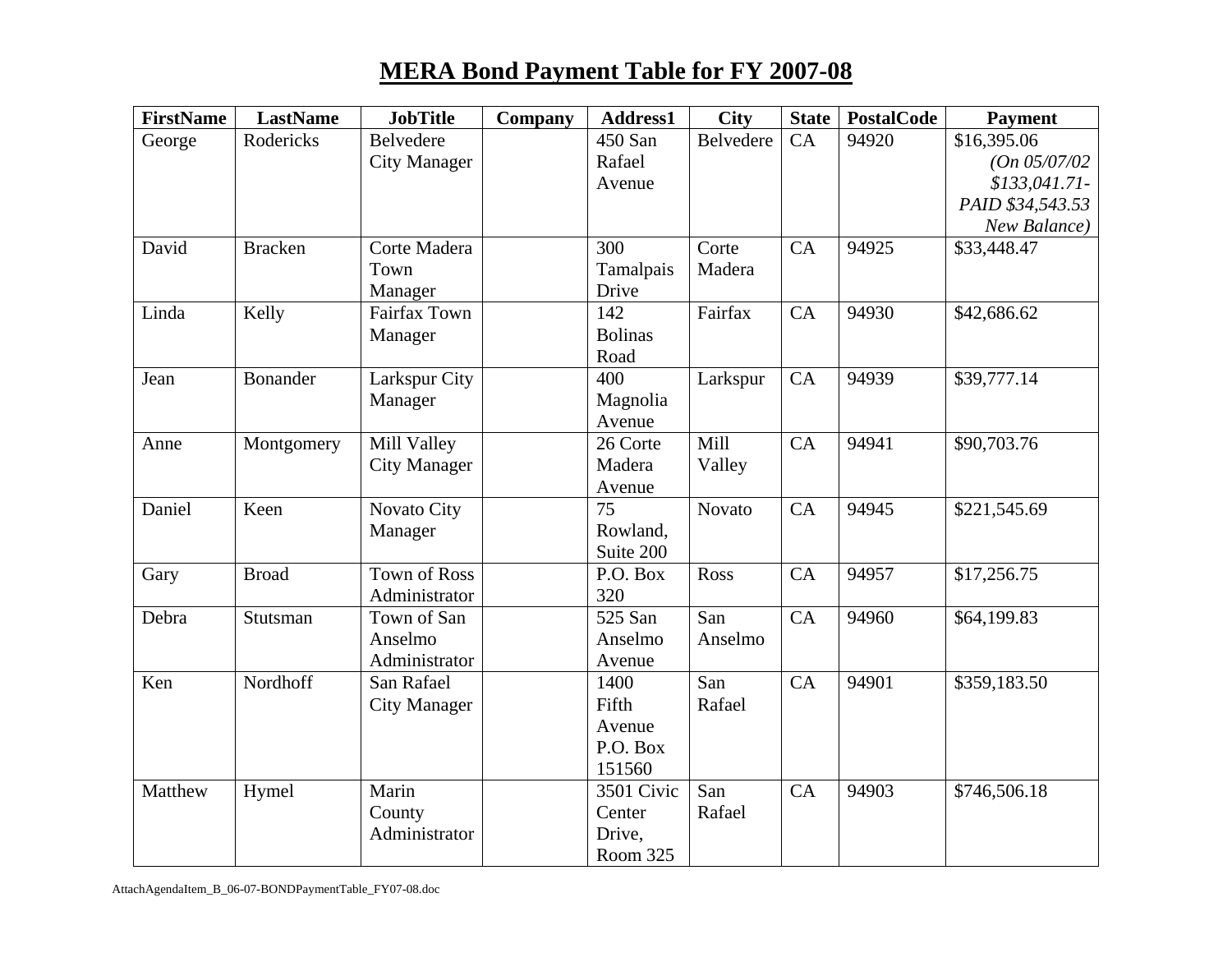## **MERA Bond Payment Table for FY 2007-08**

| <b>FirstName</b> | <b>LastName</b> | <b>JobTitle</b>     | Company        | Address1      | <b>City</b>    | <b>State</b> | PostalCode | <b>Payment</b> |
|------------------|-----------------|---------------------|----------------|---------------|----------------|--------------|------------|----------------|
| Police           | Paulin          | Sausalito           |                | 420 Litho     | Sausalito      | CA           | 94965      | \$60,179.83    |
| Chief            |                 | <b>City Manager</b> |                | <b>Street</b> |                |              |            |                |
| Scott            |                 | Pro Tem             |                |               |                |              |            |                |
| Peggy            | Curran          | Tiburon             |                | 1505          | Tiburon        | CA           | 94920      | \$39,267.44    |
|                  |                 | Town                |                | Tiburon       |                |              |            |                |
|                  |                 | Manager             |                | Blvd.         |                |              |            |                |
| Anita            | Tyrrell-Brown   |                     | <b>Bolinas</b> | P.O. Box      | <b>Bolinas</b> | CA           | 94924      | \$12,763.51    |
|                  |                 |                     | Fire           | 126           |                |              |            |                |
|                  |                 |                     | Protection     |               |                |              |            |                |
|                  |                 |                     | Dist.          |               |                |              |            |                |
| James            | Fox             |                     | Inverness      | P.O. Box      | Inverness      | CA           | 94937-0469 | \$11,998.98    |
|                  |                 |                     | Public         | 469           |                |              |            |                |
|                  |                 |                     | Utility        |               |                |              |            |                |
|                  |                 |                     | District       |               |                |              |            |                |
| Paul             | Smith, Jr.      |                     | Kentfield      | 1004 Sir      | Kentfield      | CA           | 94904      | \$14,420.01    |
|                  |                 |                     | Fire           | Francis       |                |              |            |                |
|                  |                 |                     | Protection     | <b>Drake</b>  |                |              |            |                |
|                  |                 |                     | Dist.          | Blvd.         |                |              |            |                |
| Amy              | van Doren       |                     | Marin          | 3501 Civic    | San            | CA           | 94903      | \$25,059.81    |
|                  |                 |                     | County         | Center        | Rafael         |              |            |                |
|                  |                 |                     | Transit        | Drive         |                |              |            |                |
|                  |                 |                     | District       |               |                |              |            |                |
| Paul             | Helliker        | General             | Marin          | 220 Nellen    | Corte          | CA           | 94925      | \$20,323.93    |
|                  |                 | Manager             | Municipal      | Avenue        | Madera         |              |            |                |
|                  |                 |                     | Water          |               |                |              |            |                |
|                  |                 |                     | District       |               |                |              |            |                |
| Tom              | Horne           |                     | Marinwood      | 775 Miller    | San            | CA           | 94903      | \$18,178.98    |
|                  |                 |                     | <b>CSD</b>     | Creek         | Rafael         |              |            |                |
|                  |                 |                     |                | Road          |                |              |            |                |
| Marc             | Revere          |                     | Novato         | 95            | Novato         | CA           | 94945      | \$103,934.49   |
|                  |                 |                     | Fire           | Rowland       |                |              |            |                |
|                  |                 |                     | Protection     | Way           |                |              |            |                |
|                  |                 |                     | District       |               |                |              |            |                |